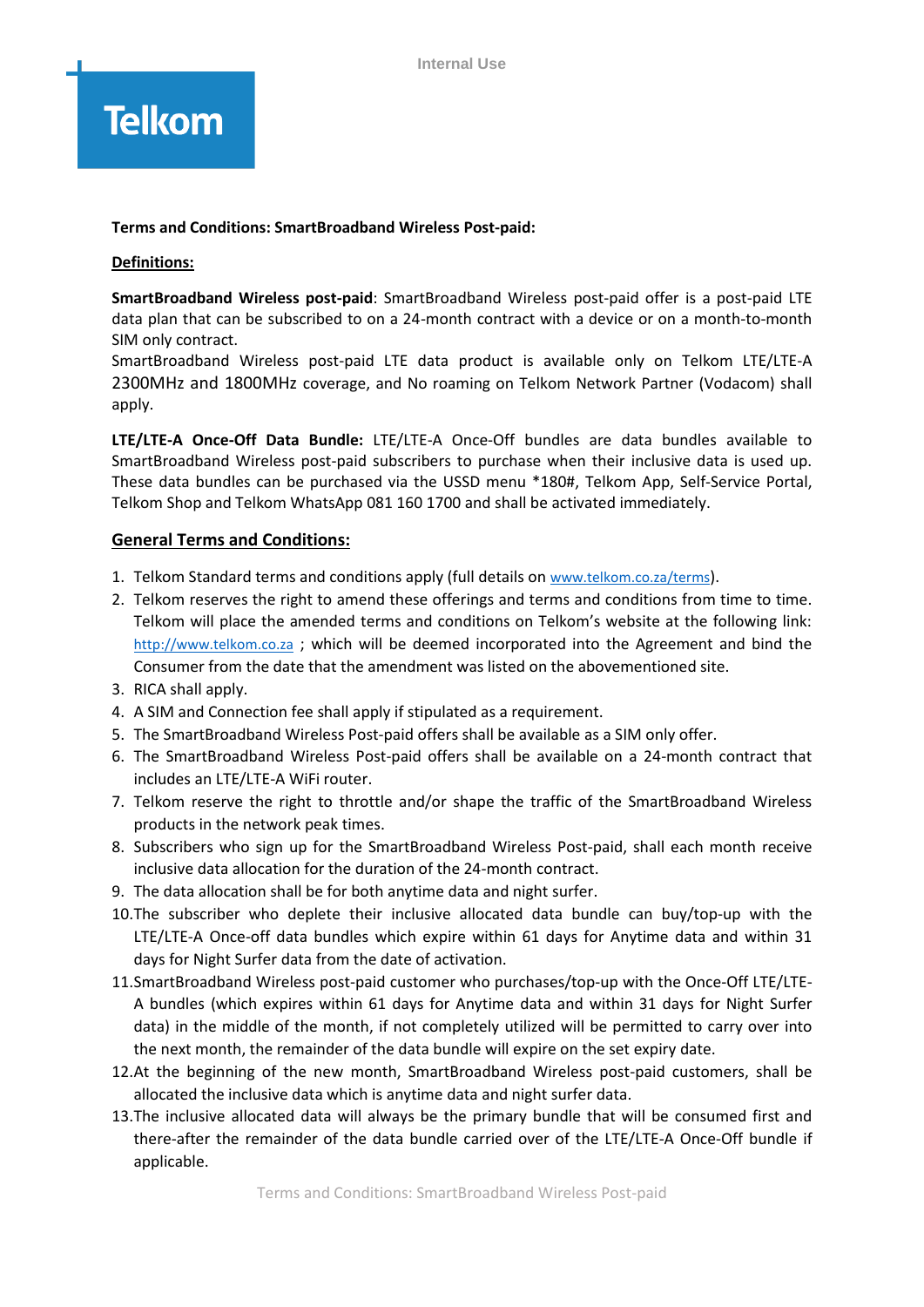- 14.Subscription to SmartBroadband Wireless Post-paid service is subject to the availability of its LTE/LTE-A network coverage within the specified location and the subscriber will not be able to roam on Telkom Roaming Partner (Vodacom) network.
- 15.A Sales agent will be able to assist you with checking if your address is in coverage or alternatively you can do it online at http://www.telkom.co.za/coverage/.
- 16.The SmartBroadband Wireless Post-paid service is provided as a fixed wireless broadband service for use in a fixed location and should a subscriber relocate, Telkom cannot guarantee and be held liable for lack of network coverage, reliability and throughput outside its specified LTE/LTE-A coverage areas.
- 17.Should a subscriber use his SmartBroadband Wireless Post-paid service for mobility purposes Telkom shall not be liable for lack of LTE/LTE-A coverage or throughput outside of its LTE/LTE-A coverage areas.
- 18.3G failover to Telkom Mobile's 3G network will be supported on the SmartBroadband Wireless Post-paid.
- 19.Telkom shall endeavour to ensure that LTE/LTE-A coverage is available where Telkom stipulates it has LTE/LTE-A coverage. Telkom shall not, however, be held responsible for customers' failure to access the Internet in areas that are not eligible for LTE/LTE-A network.
- 20.A compatible device is required to use Telkom's LTE/LTE-A services. The maximum speed that can be experienced by the subscriber is dependent on the speed specification of the device.
- 21.Telkom's LTE/LTE-A network currently supports voice calls; however, a subscriber will be required to contact Support on 081180 through any means of communication available to them to request that the voice capability be enabled on their service.
- 22.A flat rate of R 0.70 on per second billing basis will apply for any voice call on SmartBroadband Wireless Post-paid service, with exception of emergency services (10111, 10177 and 112) and Telkom helpdesk 081 180 which are free from a Telkom Mobile SIM card.
- 23.SMS is enabled for normal usage, notification and balance enquiry
- 24.SMS charge is set at 50c/SMS and MMS charge is set at 50c/MMS.
- 25.The out of bundle rate of R0.30c per MB applies.
- 26.Data carry over shall apply to the Inclusive Anytime bundle.
- 27.Night Surfer Data shall not carry over and is only valid between 12am 7am.
- 28.Porting in or out shall be allowed.
- 29.Telkom's LTE/LTE-A network is supported on Telkom Mobile's 2300MHz and 1800MHz LTE/LTE-A network only with failover support to Telkom Mobile's 3G network, and the experience may vary depending on the wall thickness at your premises.
- 30.Telkom is not liable for any loss or damage to your property or equipment arising out of the provision, installation or maintenance and use of the service.
- 31.Telkom will not incur any liability whatsoever for any loss or damage as a result of any use, authorised or unauthorised, resulting from virus attacks, security vulnerabilities, or loss of information.
- 32.Telkom SmartBroadband Wireless Post-paid LTE is a wireless service and as such is a best effort service with no guarantees on throughput. There are many factors that can affect the speed of the LTE service such as, but not restricted to, signal strength/distance to tower, number of users on the tower, type of service being accessed on the internet and local PC environment.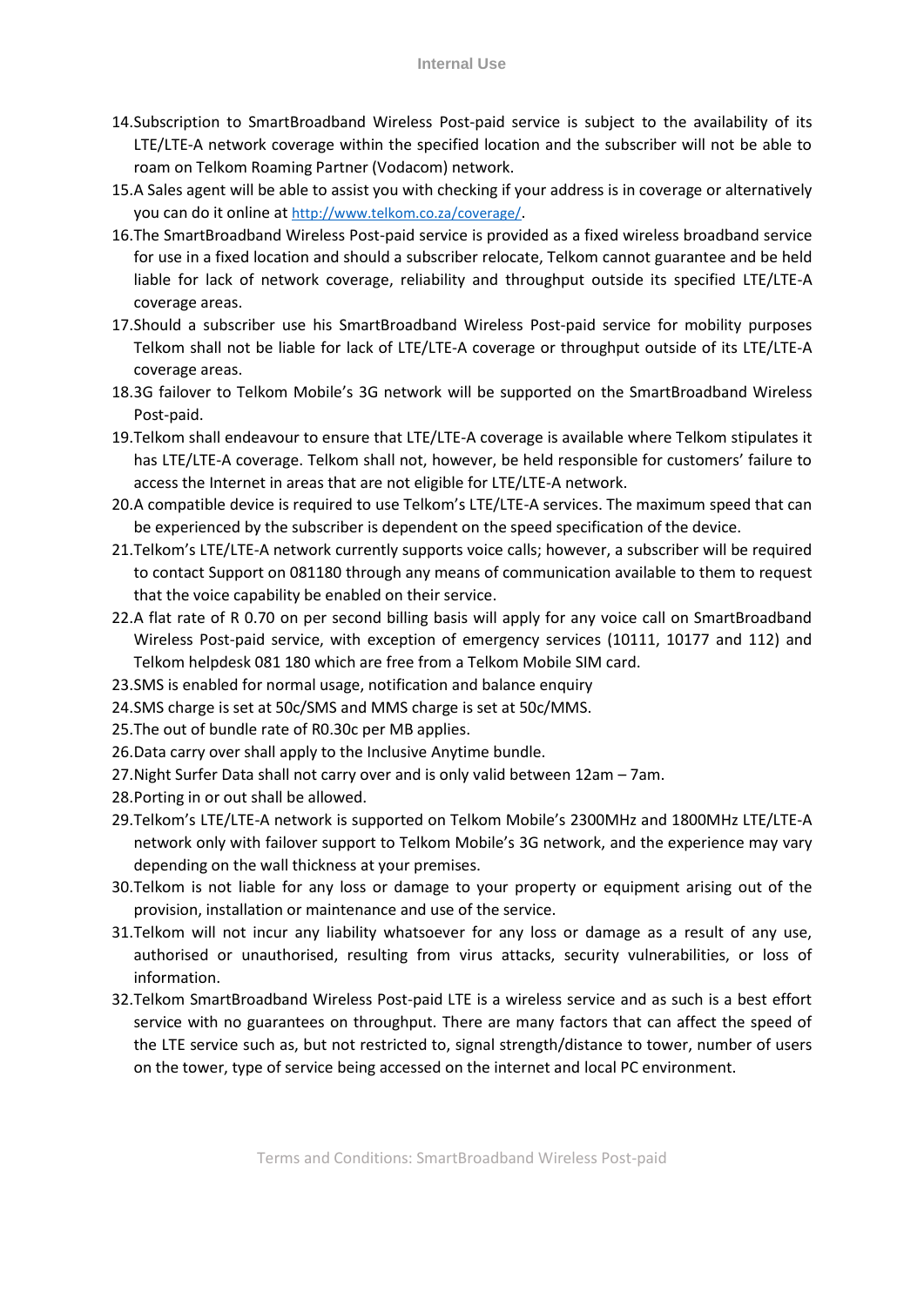## **Data Validity Rules: SmartBroadband Wireless Post-paid**

- 1. The monthly Inclusive anytime data validity period shall expire within two calendar months from the month of allocation. i.e. the Inclusive anytime data allocated to your plans on 01<sup>st</sup> November will expire on 31<sup>st</sup> December.
- 2. The monthly Inclusive night surfer data validity period shall expire in one calendar month from the month of allocation. i.e. the Inclusive night surfer data allocated to your plans on 01<sup>st</sup> November will expire on 30<sup>th</sup>November.
- 3. The unused inclusive anytime data on SmartBroadband Wireless Post-paid plans shall roll over to the end of the next calendar month. Rolled over data will be depleted first before the newly allocated inclusive data is used.
- 4. The unused inclusive night surfer data on SmartBroadband Wireless Post-paid plans shall not be carried over to the next calendar month.
- 5. For example: if you are subscribed to a SmartBroadband 40GB Wireless plan which comes with (40GB Anytime Data + 40GB Night Surfer Data) and only utilised 37GB of your inclusive anytime data and 38GB of your night surfer data the remaining 3GB unused anytime data shall be carried over to the following month and the 2GB Night Surfer shall not be carried over. The 3GB anytime data will be consumed and be depleted first before the new monthly inclusive allocated (40GB Anytime Data + 40GB Night Surfer Data) is utilised.
- 6. Promotional data and Night Surfer data shall not roll over and shall not be transferable.

# **Data Transfer Rules: SmartBroadband Wireless Post-paid**

- 1. The Data Transfer service shall be available to new and existing Telkom Mobile SmartBroadband Wireless prepaid and post-paid customers. Data Bundles Transfer shall not be allowed to or from other Mobile Operators.
- 2. SmartBroadband Wireless Post-paid Telkom customers shall only be able to transfer data to another SmartBroadband Wireless Post-paid, SmartBroadband Wireless Top-Up and/or SmartBroadband Wireless Prepaid Telkom customers only.
- 3. The Data Transfer service shall support Inclusive Anytime data, Recurring Anytime data and Onceoff Anytime data bundles, excluding night surfer data bundles and promotional data bundles.
- 4. The Data transfers shall be in the following denominations: 25MB, 50MB, 100MB, 250MB, 500MB and 1GB.
- 5. Donated Data bundles validity period shall be as per the donor data bundle validity period, e.g. if a customer transfer 1GB from 10GB anytime data bundles that was bought on 01<sup>st</sup> November and expires on  $31<sup>st</sup>$  December (which is 61 days) from date of activation, the 1GB donated data bundles shall expire on 31<sup>st</sup> December.
- 6. The Data Transfer service shall be available through the following channels:
	- USSD
	- Telkom Self Service Portal
	- Telkom App
- 7. There is no activation or subscription fee for the service.
- 8. Customers shall be allowed to transfer up to 1GB a day and 10GB a month per MSISDN within the SmartBroadband Wireless Post-paid, Top-Up and Prepaid products.
- 9. Customers shall not be allowed to transfer the full amount of the available Once-off Anytime data bundles, e.g. if a customer purchases 5GB once-off LTE/LTE-A data bundles she/he cannot transfer all 5GB at once.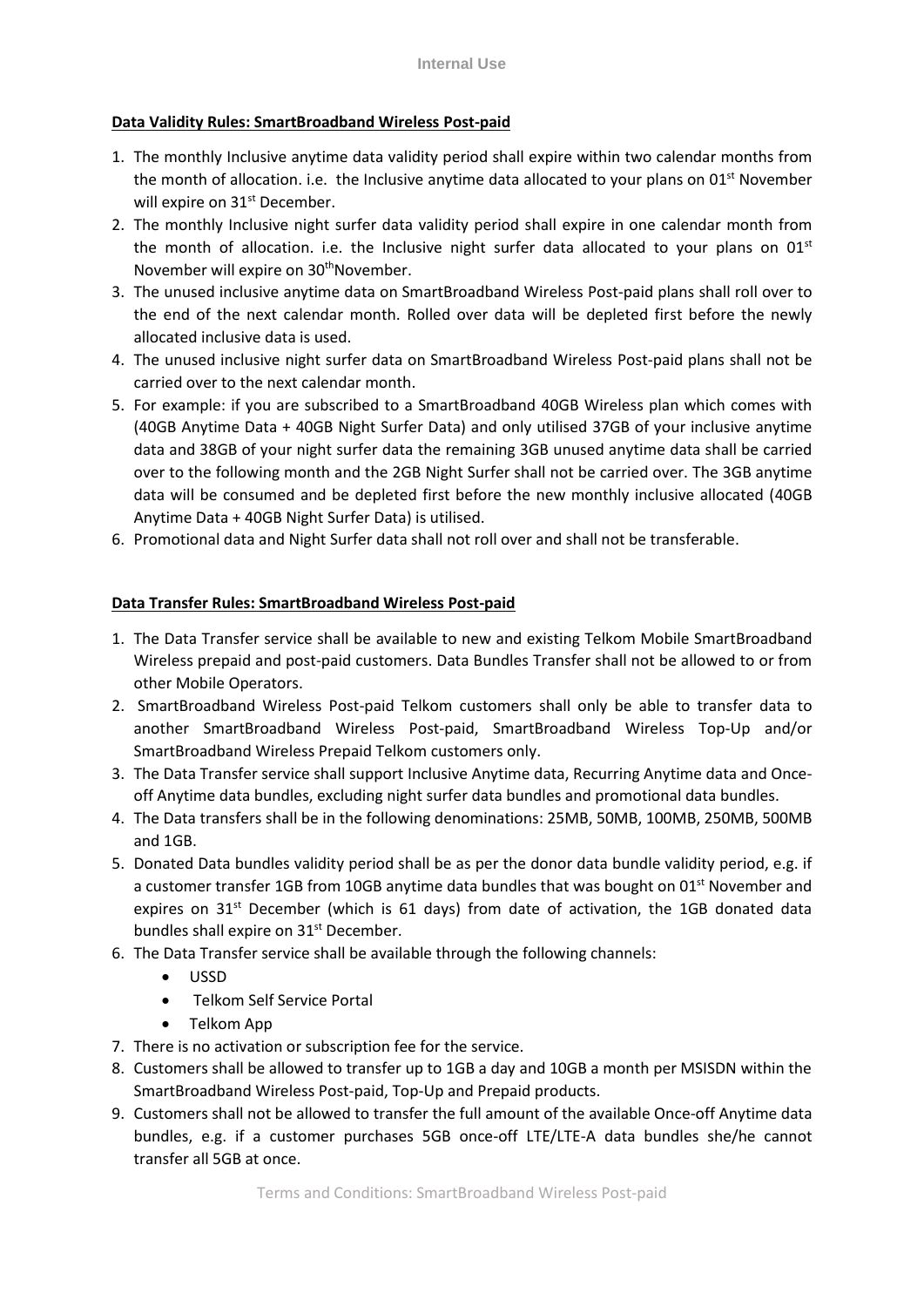- 10.Customers receiving the donated data bundle shall not be allowed to transfer that data bundles to others.
- 11.The donated data bundles shall not be pro-rated, and the customer shall be able to utilize it until it is fully consumed or has expired. Unused donated data bundle shall not carry over; when the bundles expires customer will forfeit all unused data.
- 12.In case where a customer has two or more once-off LTE/LTE-A data bundles available, the customers shall be allowed to transfer data from the first LTE/LTE-A once-off data bundle.
- 13.Once the data bundle has been transferred, the transfer cannot be reversed.

#### **Migration Rules:**

Customers are permitted to request a migration after 3 months into their contract.

**Upward Migrations**: An upward migration refers to the scenario when the subscriber wishes to move to a package of a higher base subscription than the existing package, during the fixed term portion of the agreement.

- 1. The subscriber may upward migrate without any penalties at any time during the fixed term agreement subjected to the differences in the base subscription.
- 2. The subscribers shall retain accumulated deal allocations when doing an upward migration.

#### **Please note the following:**

**A:** The new offer starts immediately after Telkom activates the service upon courier delivery and the customer being informed by the RICA agent. The commitment period for Base to Base will continue until the end of the new commitment period. E.g. Migrate from SmartBroadband 5GB Wireless of 24 months in month 12 to SmartBroadband 10GB Wireless of 24 Months, means that the contract continues from month 12 until month 24 of the new offer, thereafter it will continue on a month to month basis.

**B:** When migrating from "Base to Deal" and "Deal to Deal" and "Deal to Base", the commitment period shall be set according to the new contract period and the associated terms and conditions.

**C:** Base refers to the offer or service that is not linked to a device and deal refers to the offer or service that is linked to a device.

**Downward Migrations:** A downward migration refers to the scenario when the subscriber wishes to move to a package of a lower base subscription than the existing package, during the fixed term portion of the agreement.

- 1. The Subscriber will be liable to pay an admin fee for a downward migration, which will be determined at the time of requesting the migration.
- 2. The Subscriber shall retain accumulated deal allocations when doing a downward migration.
- 3. Telkom shall, as a downward migration fee, recover the difference in device pricing between the original and the newly selected packages as well as an administration fee.